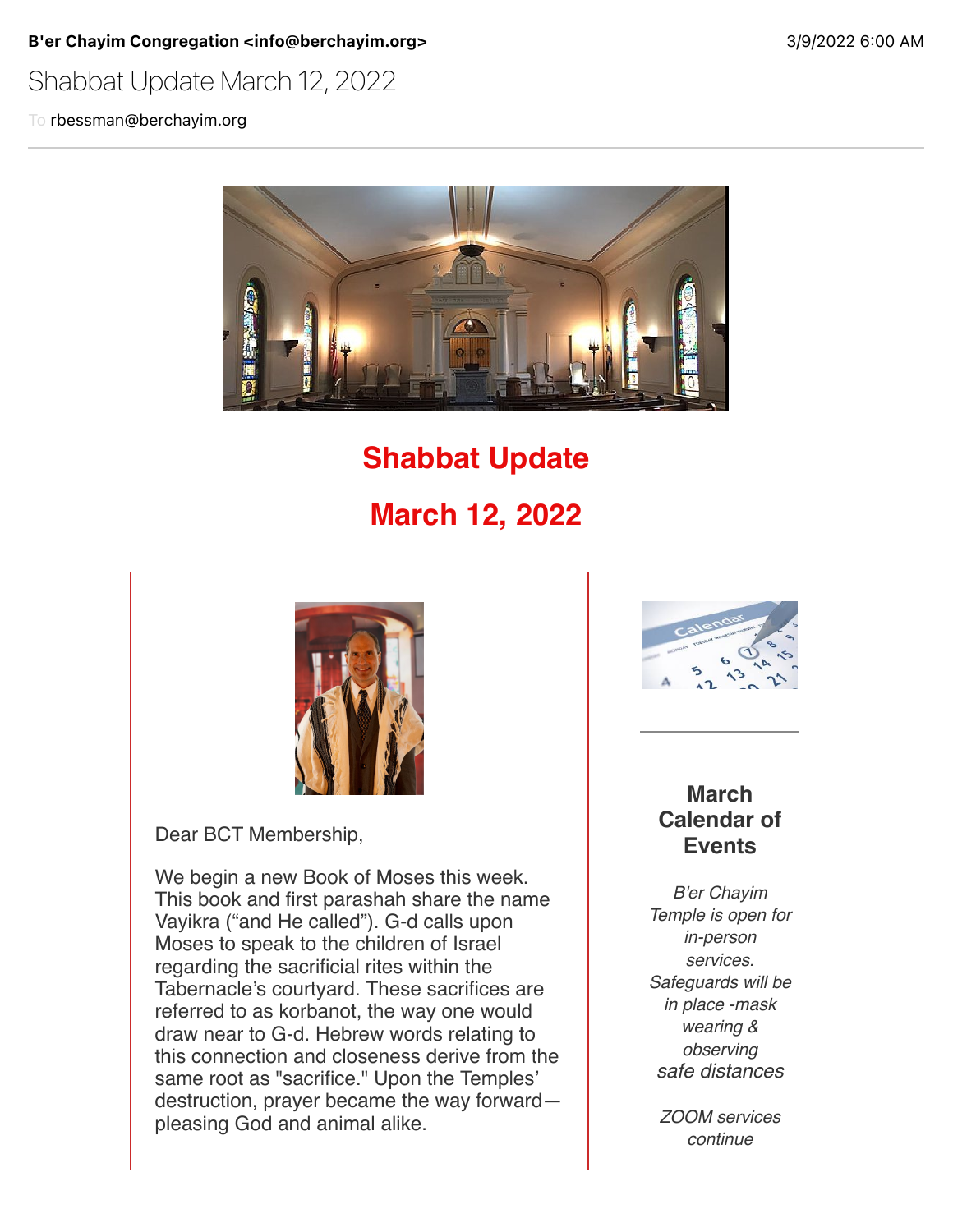The month of Adar is in full swing, and Purim begins next Wednesday eve. Enjoy a glass of wine or five to celebrate Esther and Mordecai's victory. Times for celebration are limited of late so take advantage. As noted previously, Adar and joy do not always align; and the crisis in Ukraine is the most recent example. As Jews, we know well the experience of discrimination, if not extermination. For those able to offer financial support, please click here to visit the website for the World Union for Progressive Judaism.

Closer to home and for happier reasons, please click [here](https://click.icptrack.com/icp/relay.php?r=119985007&msgid=899378&act=4970&c=592337&destination=https%3A%2F%2Fberchayim.org%2Fwp-content%2Fuploads%2Fsites%2F73%2F2022%2F02%2FQueen-City-Station-Cornice.pdf&cf=5618&v=3b9e8a361911b29802723a949921ba6ec15fa97de592ec0585533b59e33375e9) to learn how you (or your friends and family) can own a piece of Cumberland history while helping BCT. You will see beautiful pictures of several cornices from the B&O Railroad Queen City Station and a link to the auction's eBay page. Bidding ends on March 16.

Saturday, March 19, 7:00 pm is the longawaited BCC Film Night, starring an American pickle. That's all I know (the title is: An American Pickle). Come at 6:30 pm for Havdalah or come soon before the beginning of the film. It's also a perfect time to share any Hamantaschen leftovers from your Purim festivities.

Adult Hebrew continues at 7:00 pm tomorrow. We are nearing completion of the "Hineni: Hebrew Through Prayer" series, soon to be graduating to "The First Hebrew Primer, Third Edition, The Adult Beginners Path to Biblical Hebrew." Enrollment is now open. Adult Education follows at 7:45 pm.

Friday night, Erev Shabbat Services returns at 7:30 pm.

Shabbat shalom,

Cantor Richard Bessman

**Thursday** March 10 7:00 - 7:45 pm Adult Hebrew 7:45 - 8:30 pm Adult Education "Aseret - The Big Ten" ZOOM only

Friday March 11 7:30 pm Erev Shabbat **Service** In person & ZOOM



© Can Stock Photo

**Saturday** March 19 7:00 pm Movie Night "An American Pickle"



**Yahrzeits for week ending March 12 Adar II 5782**

William Miller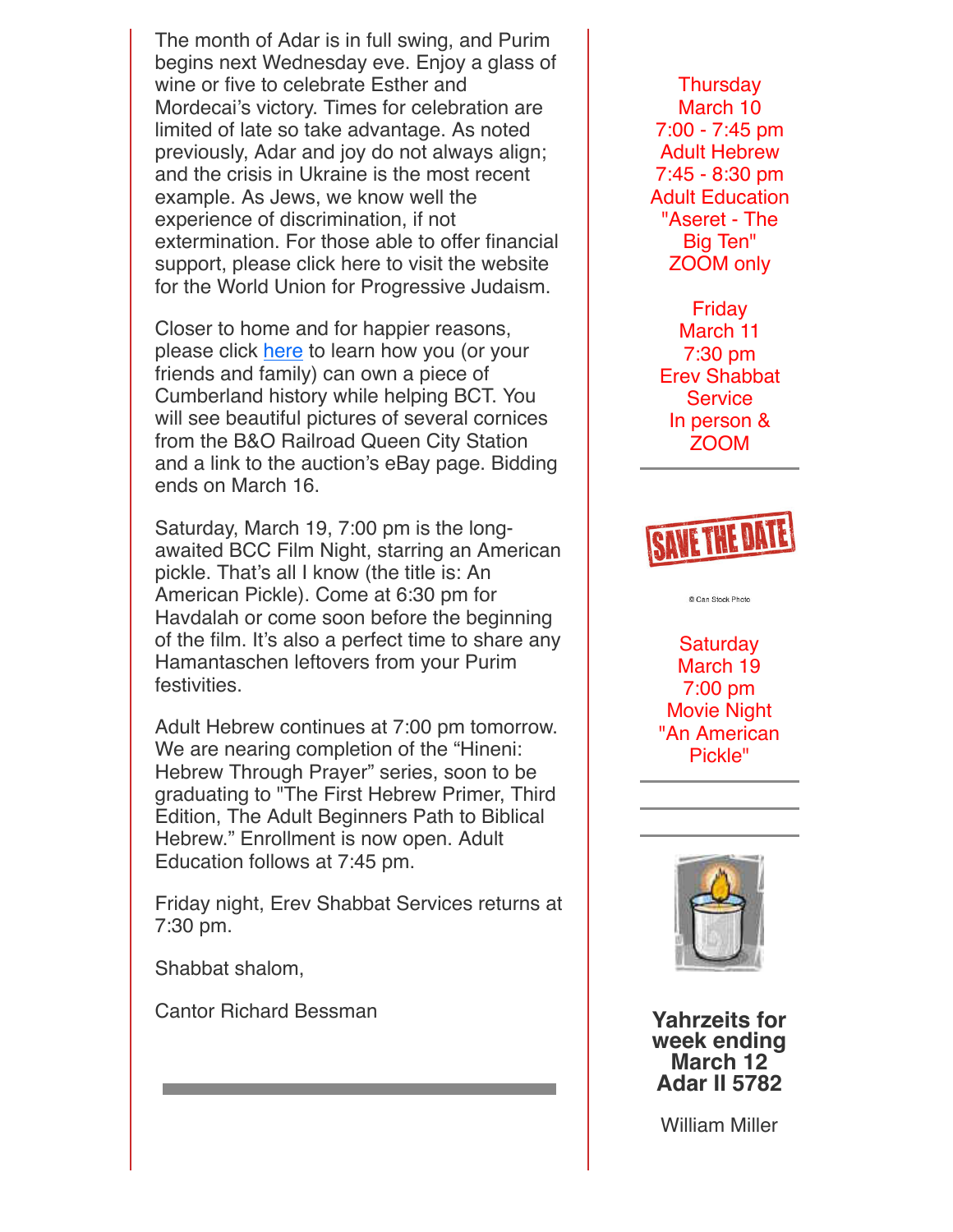

## This Week's Torah Portion

*Vayikra*

**וַיִּקְרָא** 

*[God] Called Out*

*Leviticus 1:1***−***5:26*

Summary:

- God instructs Moses on the five different kinds of sacrifices that were to be offered in the sanctuary:
- The olah or "burnt offering" was a voluntary sacrifice that had a high degree of sanctity and was regarded as the "standard" offering. The entire animal, except for its hide, was burned on the altar. (1:1-17)
- The minchah or "meal offering" was a sacrifice made of flour, oil, salt, and frankincense that was partly burned on the altar and partly given to the priests to eat. (2:1-16)
- The zevach sh'lamim or "sacrifice of well-being" was a voluntary animal offering from one's herd, sometimes brought to fulfill a vow. (3:1-17)
- The chatat or "sin offering" was an obligatory sacrifice that was offered to expiate unintentional sins. This offering differs from the others in the special treatment of the blood of the animal. (4:1-5:13)
- The asham or "penalty offering" was an

Marvin J. Kaplon

Regina Schindler

Sol Abramson

Hattie Lippel

Nachum Spear

Moshe Hirsh Weedman

Lena Kauffman

Jean Mazzucca





#### **Happy Birthday**

**March 2** Bobbi Dubins **March 3** Amy Owens **March 4** Emmanuel Clark **March 6** Eddie Dezen Leah Boggs **March 11** Lee Goldman **March 14** Gail Mandell **March 18** Curtis Friedenberg Alexandra Andrews **March 24** Paul Snow **March 26** Gabriel Goldstein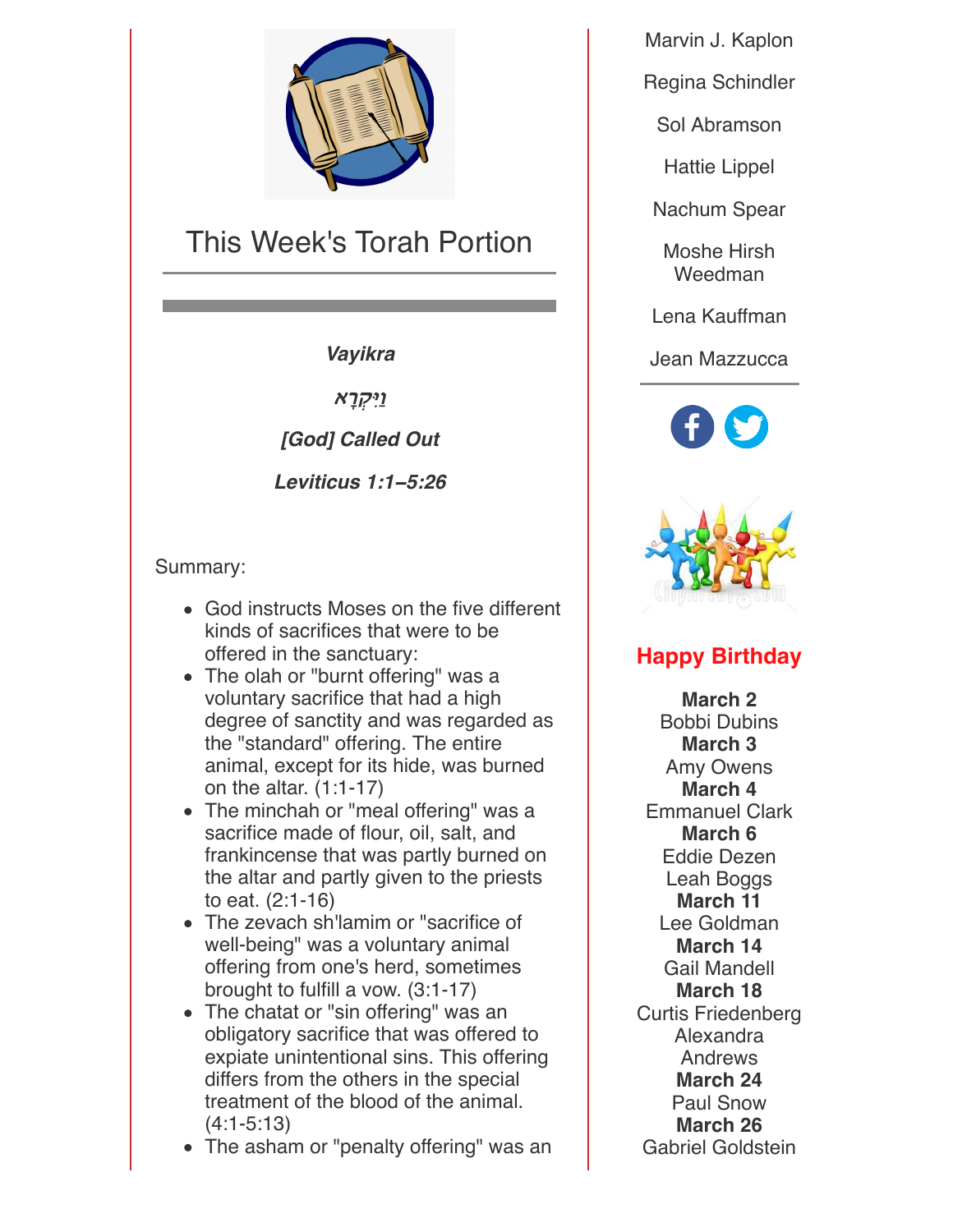obligatory sacrifice of a ram that was required chiefly of one who had misappropriated property. (5:1-26)

**March 28**

David Shapiro Raphael Goldstein **March 30** Barney Leibowitz

#### **Happy Anniversary**

**March 10** Francine & Howard **Reynolds** 

**March 28** Barb & Russ **Corwell** 

share your birthday and anniversaries dates with our friends and families...contact info@berchayim.org



B'er Chayim **Contact** Information:

Temple phone: 301-722-5688

Cantor Bessman email: rbessman@ berchayim.org

> "Virtual" instructions -